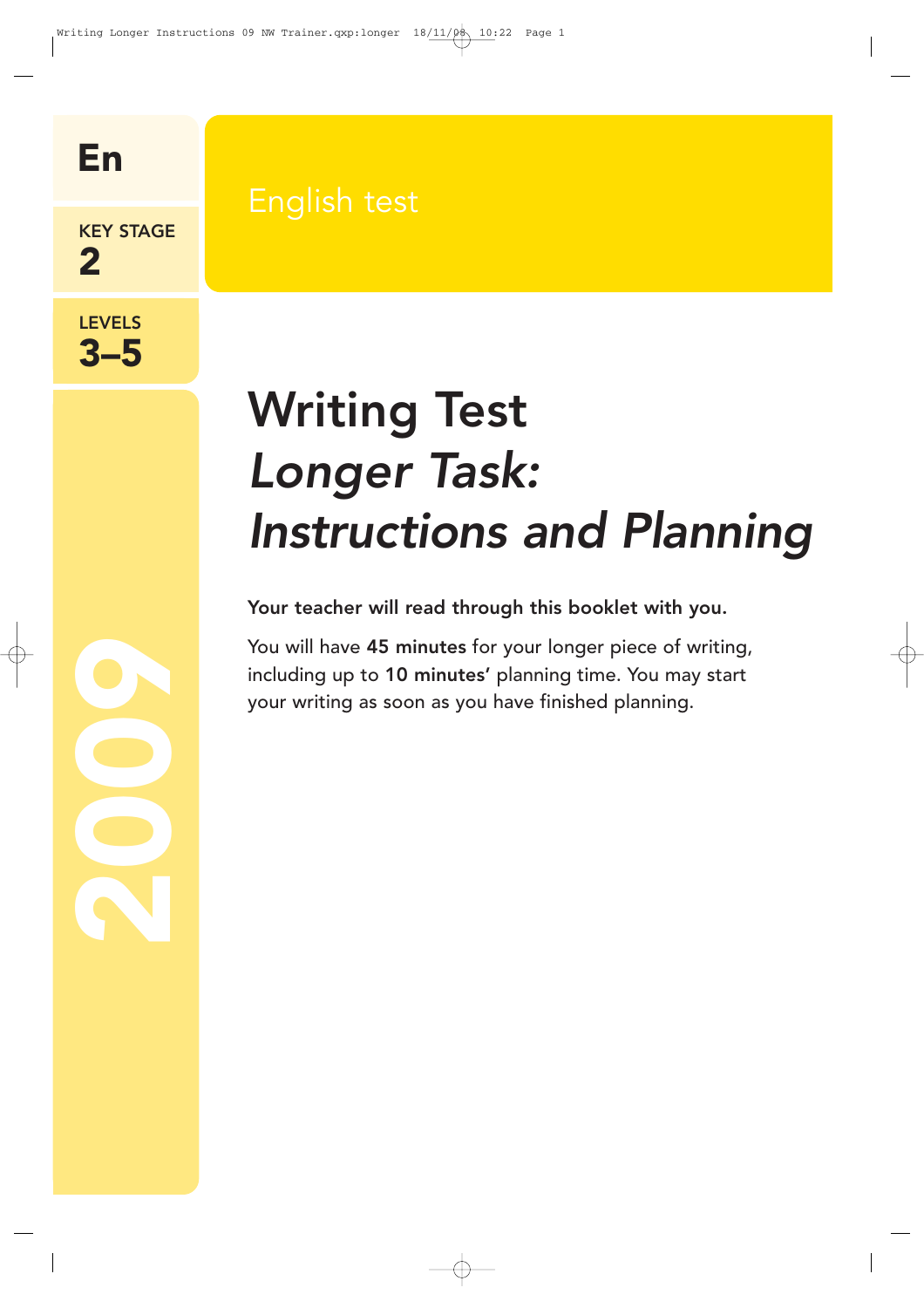## **Trainer Try-Out**

Your local sports shop has been supplied with a new type of training shoe. The shop wants to find out if the trainers are suitable for sports activities.

The shop manager has asked some young people to try out the trainers and give their opinion.

Imagine that you have tried out the trainers for a week, using them for sports lessons and other outside activities.



### **Your task is to write a report about the trainers for the local sports shop.**

Think about:

- good points about the trainers
- their suitability for sports use
- what could be improved.